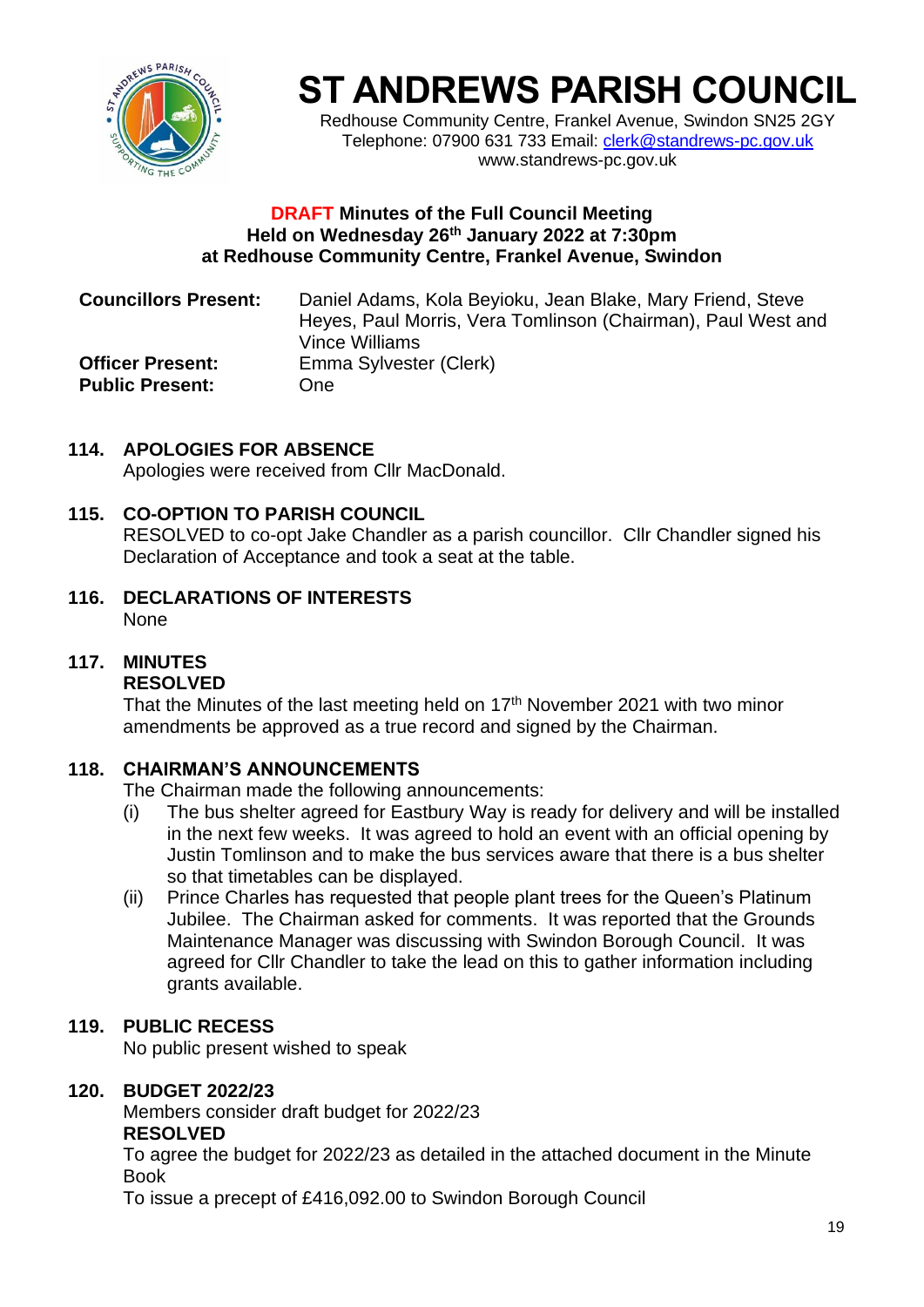

# **ST ANDREWS PARISH COUNCIL**

Redhouse Community Centre, Frankel Avenue, Swindon SN25 2GY Telephone: 07900 631 733 Email: [clerk@standrews-pc.gov.uk](mailto:clerk@standrews-pc.gov.uk) www.standrews-pc.gov.uk

# **121. COVID RESTRICTIONS**

Members reviewed current Covid restrictions in place for staff, meetings and Redhouse Community Centre following an update in Government Guidance. **RESOLVED**

To remove all COVID safety measures put in place for all staff, councillors and visitors to Redhouse Community Centre. The wearing of face masks will be voluntary.

### **122. FUTURE COUNCIL MEETINGS**

(i) Members discussed the Temporary Scheme of Delegation which details how the parish council can continue to operate if it is not possible to hold face to face meetings. The Clerk reported that there are some matters which cannot be delegated and have to be decided in a physical meeting but this could be held outside.

#### **RESOLVED**

To adopt the Temporary Scheme of Delegation as detailed in the attached document in the Minute Book to enable decisions to be delegated to the Clerk from a virtual meeting should face to face meetings be prevented from taking place due to COVID or other emergencies.

(ii) **RESOLVED** To approve calendar of meetings to May 2022 as detailed in the attached document in the Minute Book

#### **123. COMMITTEE VACANCIES**

Members discussed current vacancies on committees and agreed to fill as follows: Staffing - Still vacancy Grounds Maintenance – Cllrs Chandler and MacDonald Play Areas – Cllrs Chandler and MacDonald

#### **124. BANKING AND ACCOUNTS**

Payments for October 2021 totalling £31,951.68, November 2021 totalling £39,393.70 and December 2021 totalling £42,330.10 as detailed in the attached documents in the Minute Book were noted.

#### **125. REDHOUSE COMMUNITY CENTRE**

- (i) The Clerk reported queries raised by solicitor with the sub lease. **RESOLVED** to accept amendments requested by tenant.
- (ii) **RESOLVED** to approve purchase of new laptop for Centre Manager at a cost of £790 from Laptops Direct.
- (iii) Members discussed the quote received for repairs to the front automatic doors. Following discussions regarding the doors constant need for repair it was agreed to obtain quotes for new doors that met current requirements.

#### **126. CLIMATE CHANGE**

Members received document from NALC 'What can local council do on climate change' and it was agreed for Cllr Chandler to look further into what the parish council can do with assistance from Cllr Williams.